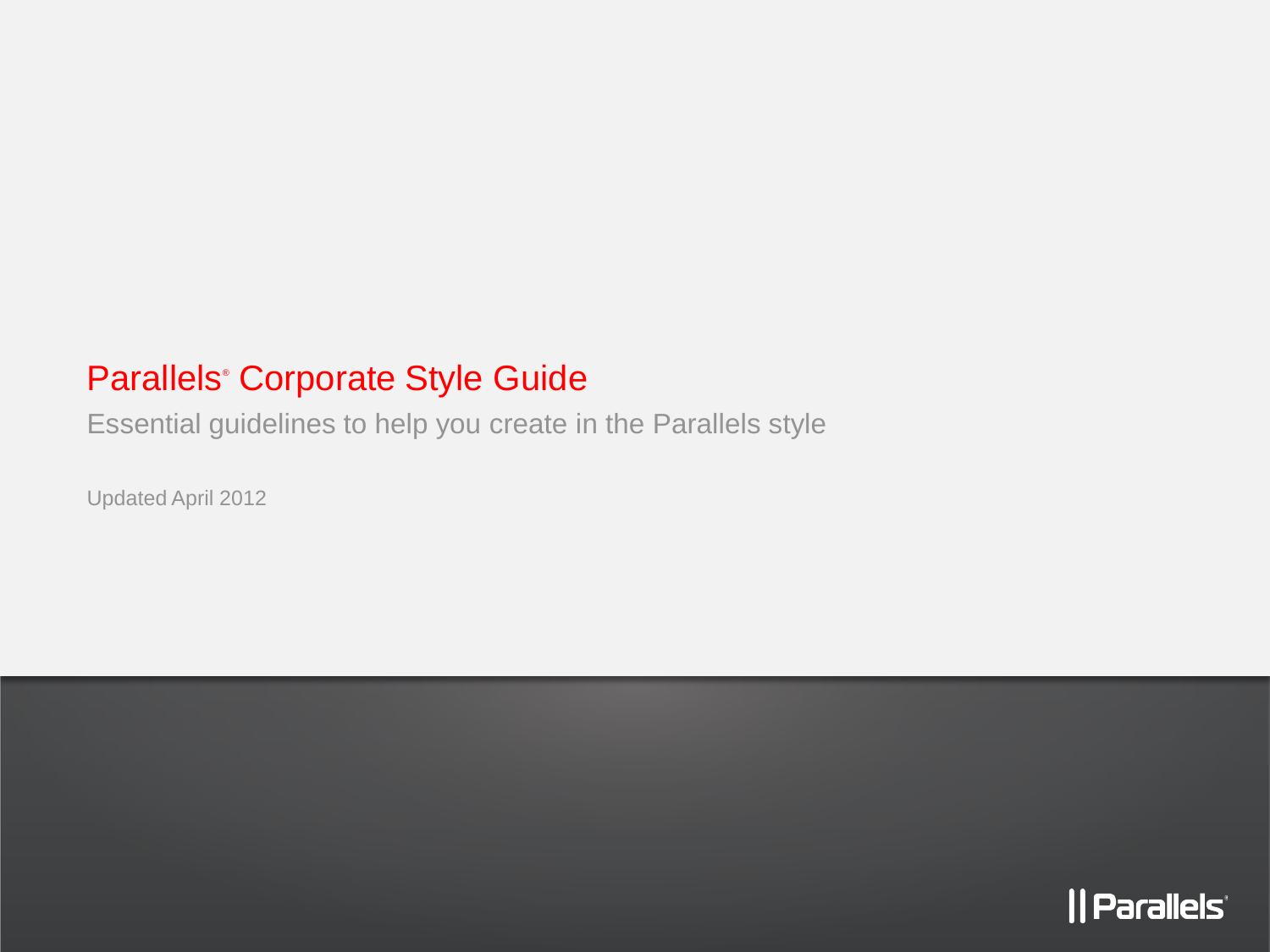### Parallels Style Guide

This updated style guide provides the most recent direction for our most important brand elements. Effective Nov. 1, 2010, all new digital, print and other communications should reflect these guidelines.

These guidelines contain the basic building blocks to create communications in the Parallels "style." When used appropriately and consistently, our brand expression will solidify our standing in customers' and prospects' minds.

#### Please note:

- Those responsible for consumer marketing and communications should also refer to the Consumer Brand Guidelines, which work in conjunction with this corporate style guide.
- All new consumer-oriented marketing should follow the Consumer Guidelines, first published in September 2010 and updated quarterly.
- Updated Partner-specific Guidelines are also currently in development, to be published in Q4 2010.

If you have any questions regarding the Parallels brand or these guidelines, please contact:

• [brand@parallels.com](mailto:brand@parallels.com), +1 425.282.6400

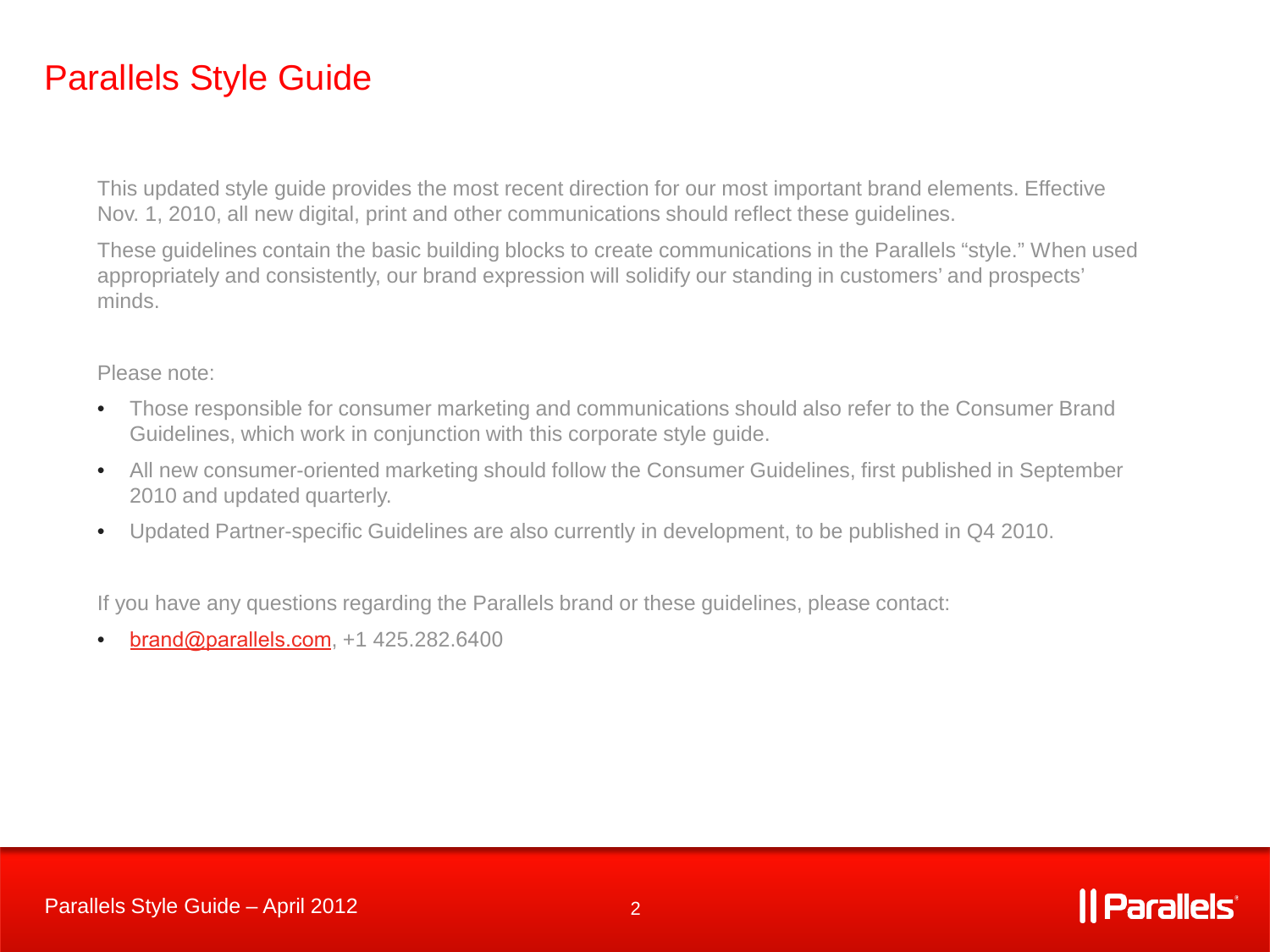### The Parallels Logo

# *|| Parallels*

- The Parallels logo consists of two elements: a graphic device and a "wordmark" in a specific font.
- The distinctive graphic device that is the core visual descriptor for the Parallels brand are referred to as "the parallel bars."
- The "parallel bars" are simple, yet powerful, graphical elements, and they reinforce our key attributes as a symbol of efficiency and optimization. The parallel bars must be used with the Parallels logo and cannot be combined with any other logo or messaging.
- The Parallels wordmark should never be altered, nor stand alone as an image without the distinct red bars.

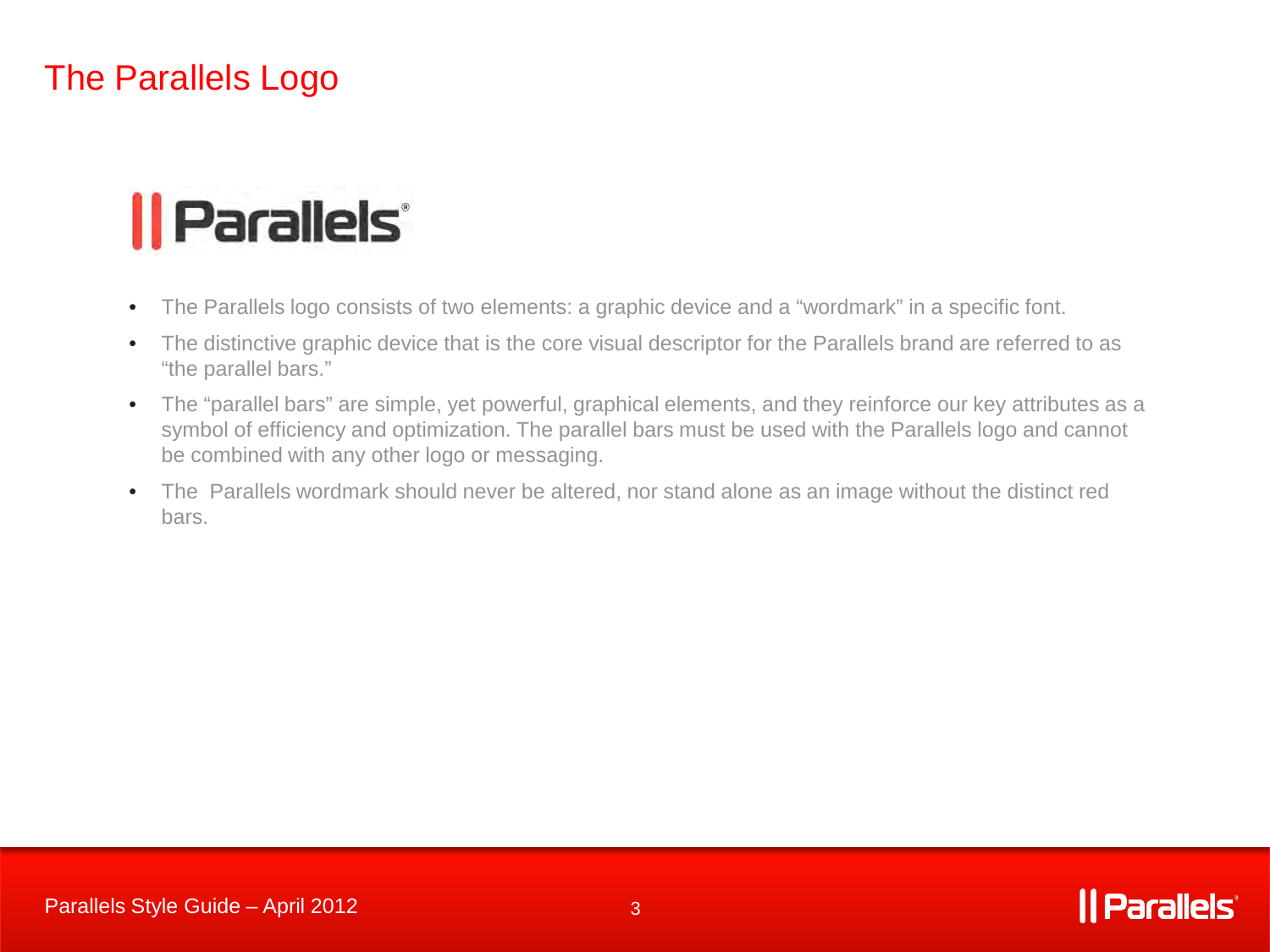### Parallels Master Brand



Master Brand

#### MASTER BRAND COMPONENTS

- The Parallels logo is the cornerstone of the Parallels brand. Please use it correctly and consistently, according to the guidelines.
- In mid-2010, we transitioned to "registered trademark" status—which means all logos should now reflect the change from ™ to ®.
- To protect the integrity of the Parallels brand, it is important to:
	- o Display the logo only in the forms specified in this guideline.
	- o Use the logo only in its complete form, always keeping the mark and logotype together.
- When referring to Parallels in text, always use the text titlecap treatment shown here:
	- o Parallels
- Use only master artwork or electronic files provided at sp[.parallels.com/logosandartwork/](http://sp.parallels.com/logosandartwork/) to reproduce the logo.

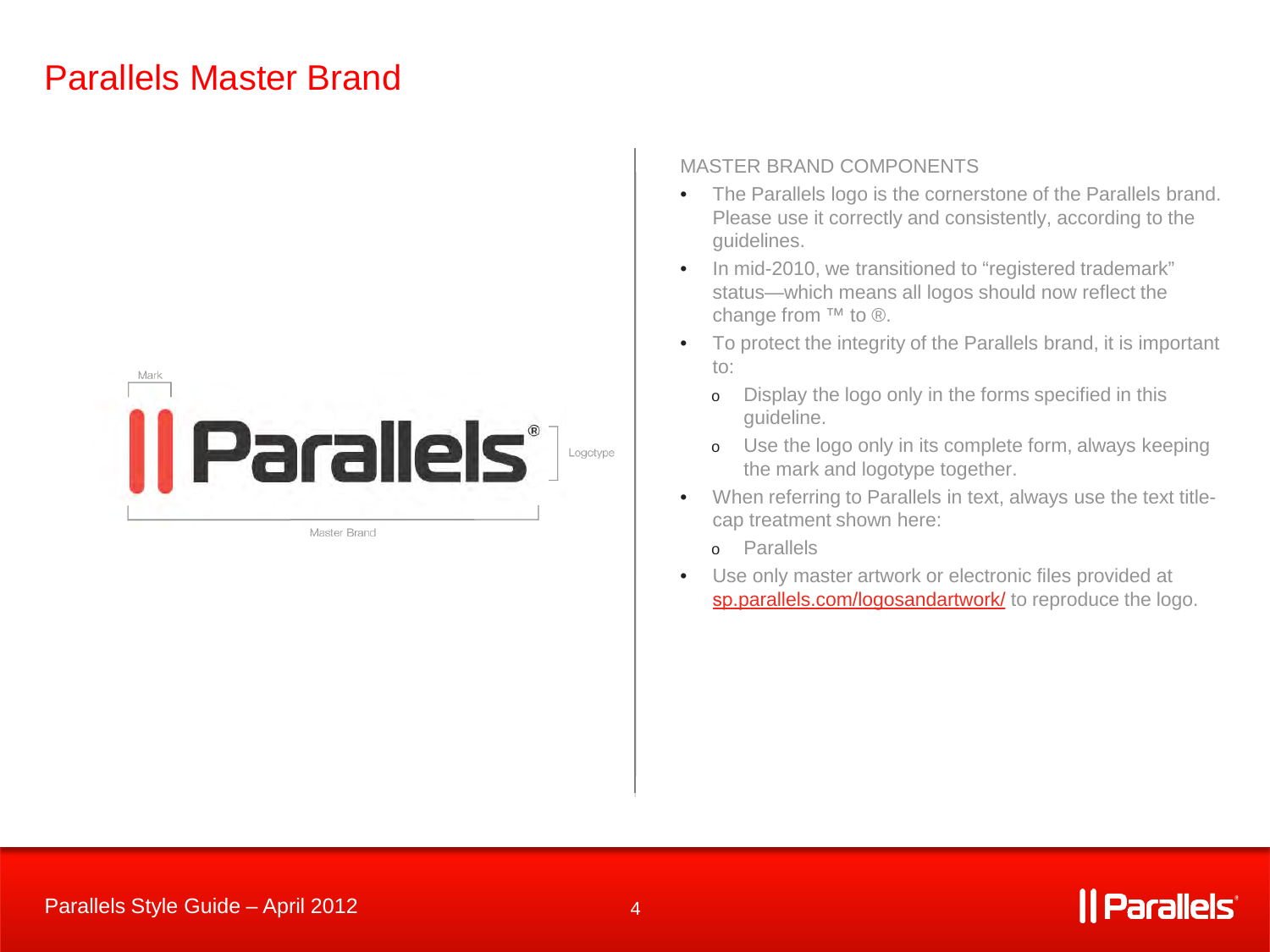### Clear Space and Minimum Size



X= HEIGHT OF LOWERCASE LETTERS IN LOGOTYPE







#### PRINT AND ONLINE STANDARDS

Maintaining a clean and uncluttered space around the Parallels logo maximizes the visual impact of this key brand element. Setting a minimum size helps to ensure the logo is always legible and has maximum impact.

### DOs

- Always maintain a minimum clear space between the logo and the edge of a page, package or color field.
- Use the specifications as shown on this page to define the appropriate amount of clear space, where "x" amount of clear space is defined by the height of the lowercase letters in the Parallels logotype.
- Always position the logo away from other text, graphic and other design elements, especially other trademarks and service marks.

#### DON'Ts

- Do not use less than the minimum clear space.
- Do not "lock up" the logo with other words, images or logos, except in rare instances approved by the Brand team.
- To ensure legibility, do not reproduce the logo smaller than 1 inch (2.54 cm) wide for printed materials or, ideally, 150 pixels for online presentations.

**\* Logos not shown at actual size.**

### | Parallels<sup>®</sup>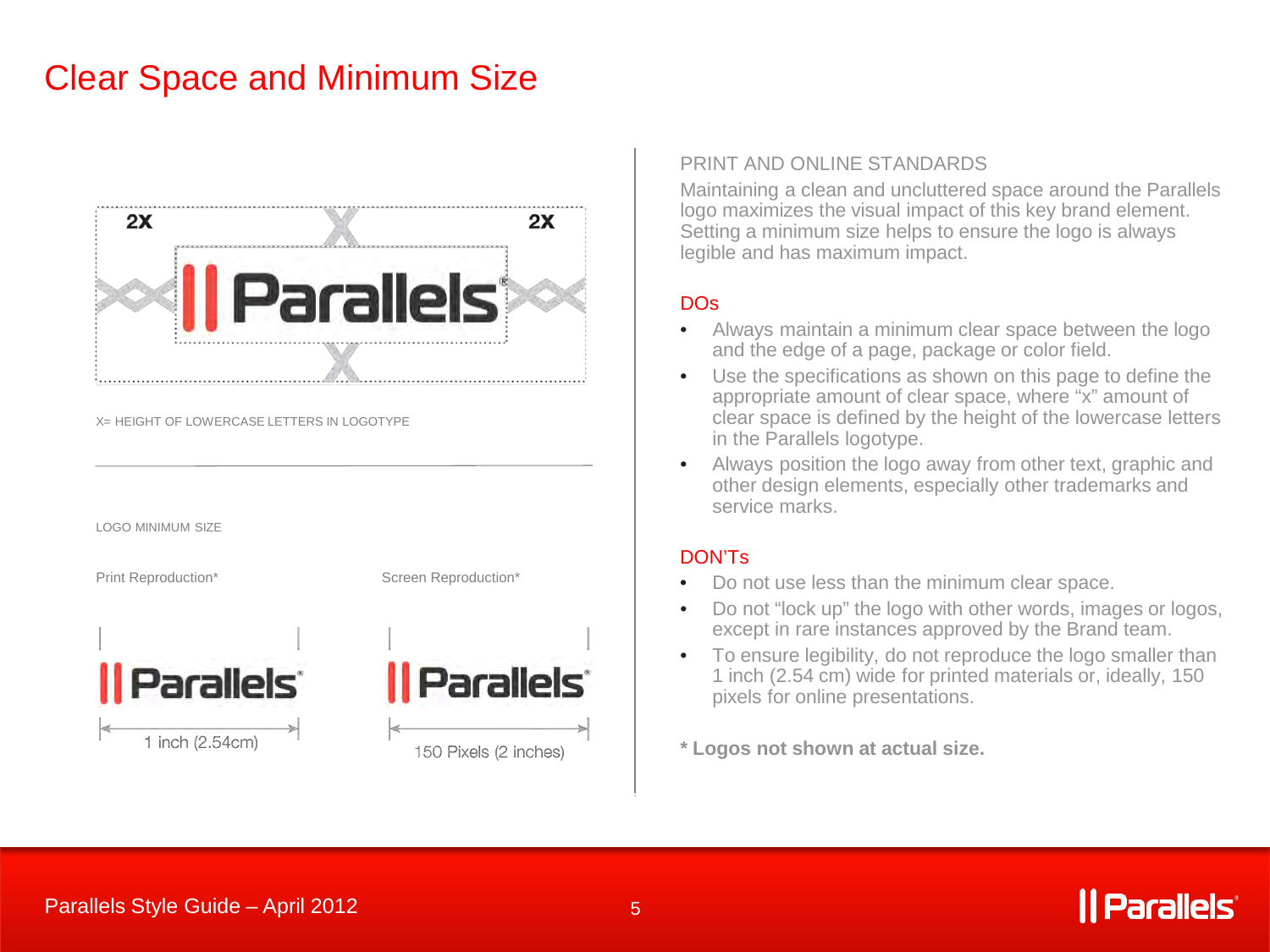### Print Applications

## *|| Parallels*

## *|| Parallels\**

1- COLOR VERSION FOR WHITE BACKGROUNDS

## *|| Parallels*

1- COLOR VERSION FOR RED BACKGROUNDS

## *|| Parallels*

1- COLOR VERSION FOR BLACK OR DARK COLORED BACKGROUNDS

#### COLOR VARIATIONS OF LOGO

The Parallels logo was originally created in Adobe Illustrator. These vector-based EPS files can be reproduced at any size without compromising quality.

All logos can be found online at http://sp[.parallels.com/logosandartwork/](http://sp.parallels.com/logosandartwork/)

### **DOs**

- Always reproduce the logo in two colors on a white background whenever possible (this is the preferred version of the logo). The colors are black and the red specified elsewhere in these guidelines.
- When production constraints do not allow the use of the two-color version, use the black version of the logo.
- Whenever production constraints do not allow the use of the black for the background, reverse the logo out of an equally dark color.
- If the background is too dark to ensure clear legibility of the logo or if the required background is red, reverse the logo to white, as seen to the left.

#### DON'Ts

- Do not reproduce the logo in colors other than those specified in this document.
- Do not place the two-color logo on a patterned background which impairs readability.

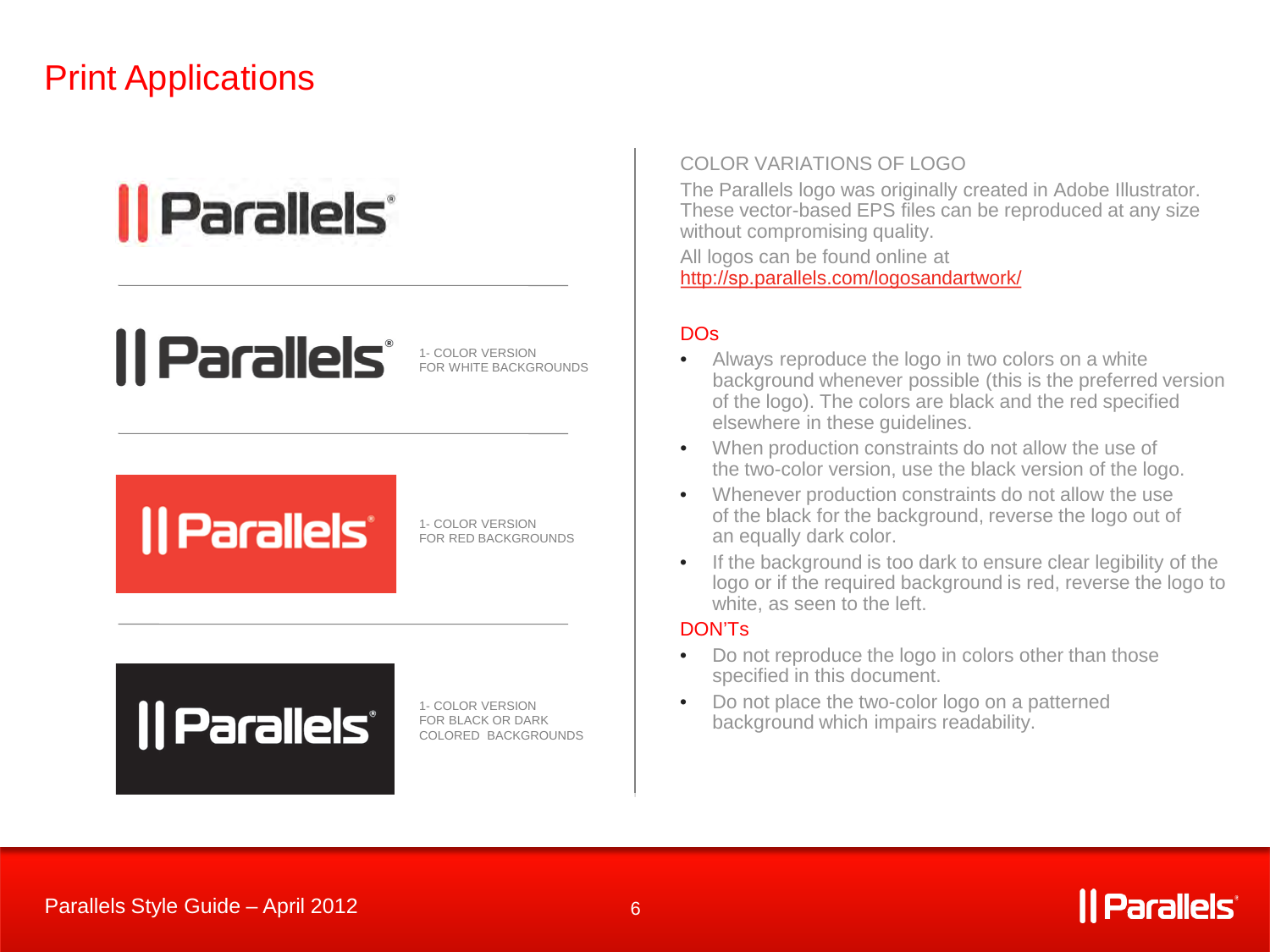### Improper Use of Logo



*Il Parallels* ||| Parallels'

### *|| Parallels'* **Parallels ||**

### LOGO GUIDELINES

- Do not attempt to re-create any portion of the logo.
- Do not separate the "red bars" mark from the logotype.
- Do not rotate, skew, redraw, re-proportion, or otherwise alter or distort the logo or its elements in any way.
- Do not combine the logo with any other element—such as logos, words, graphics, photos, slogans or symbols—that might seem to create a hybrid mark.
- Do not reproduce the logo in colors other than those suggested in this document.
- Do not place the logo on a patterned background that makes it difficult to read.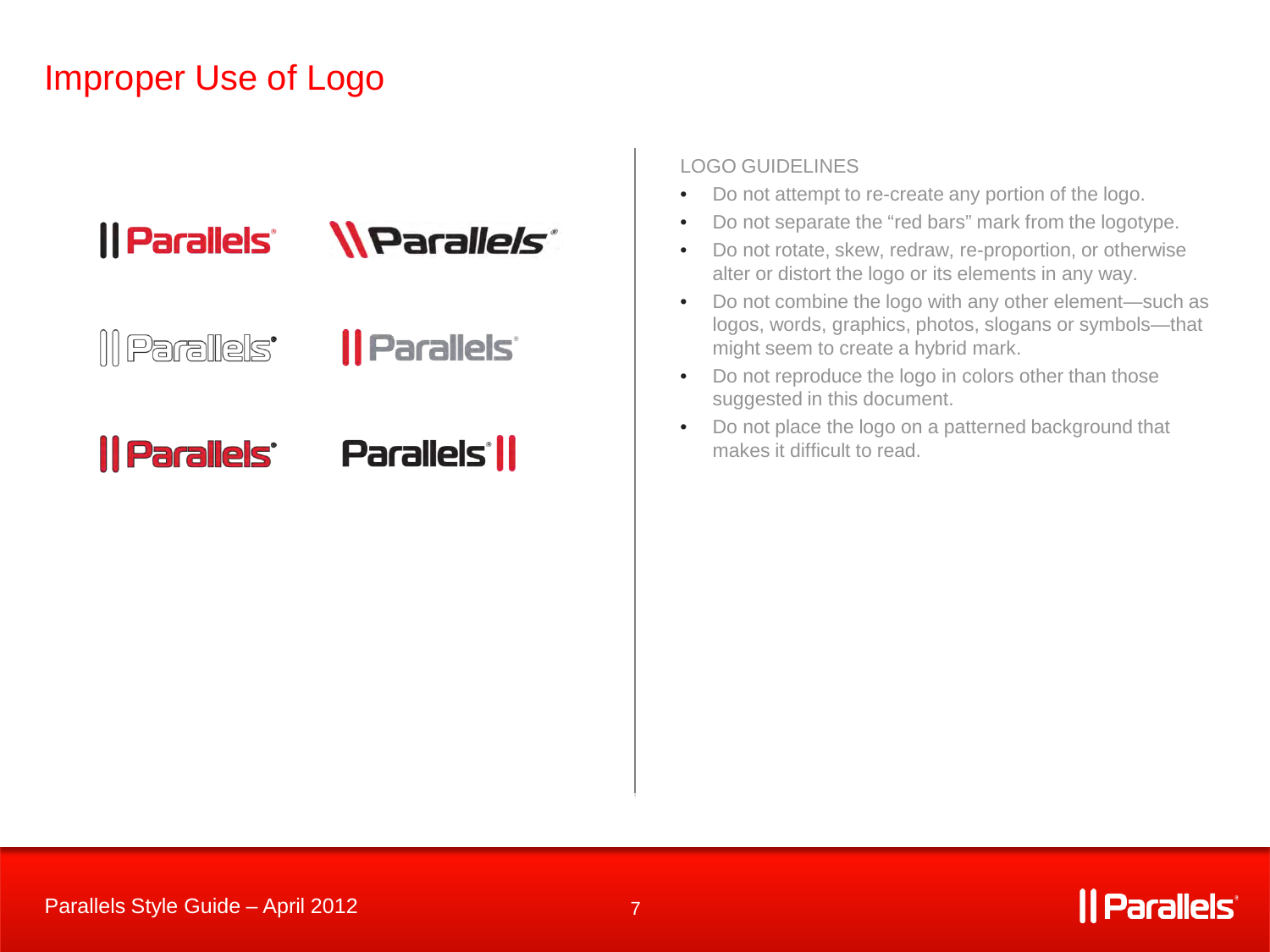### Parallels Products

### **Parallels Desktop®**

Parallels<sup>®</sup> Workstation

Parallels<sup>®</sup> Server

Parallels<sup>®</sup> Virtuozzo Containers

Parallels<sup>®</sup> Plesk Panel

Parallels<sup>®</sup> Plesk Sitebuilder

Parallels<sup>®</sup> Billing

**Parallels<sup>®</sup>** Operations Automation

**Parallels<sup>®</sup> Business Automation** 

### PRODUCT BRANDS

- Within its Master Brand architecture, Parallels supports a variety of products and services in their respective markets. In all cases, these product brands are secondary to the Parallels master brand.
- The product brands do not have individual logos; they should be typeset in accordance with the approved fonts of Parallels.
- The Parallels Master Brand comes first with a  $\mathcal{R}$  symbol (registered trademark), followed by the product name, except in the case of Parallels Desktop, where the entire phrase is a registered trademark.

### **Parallels**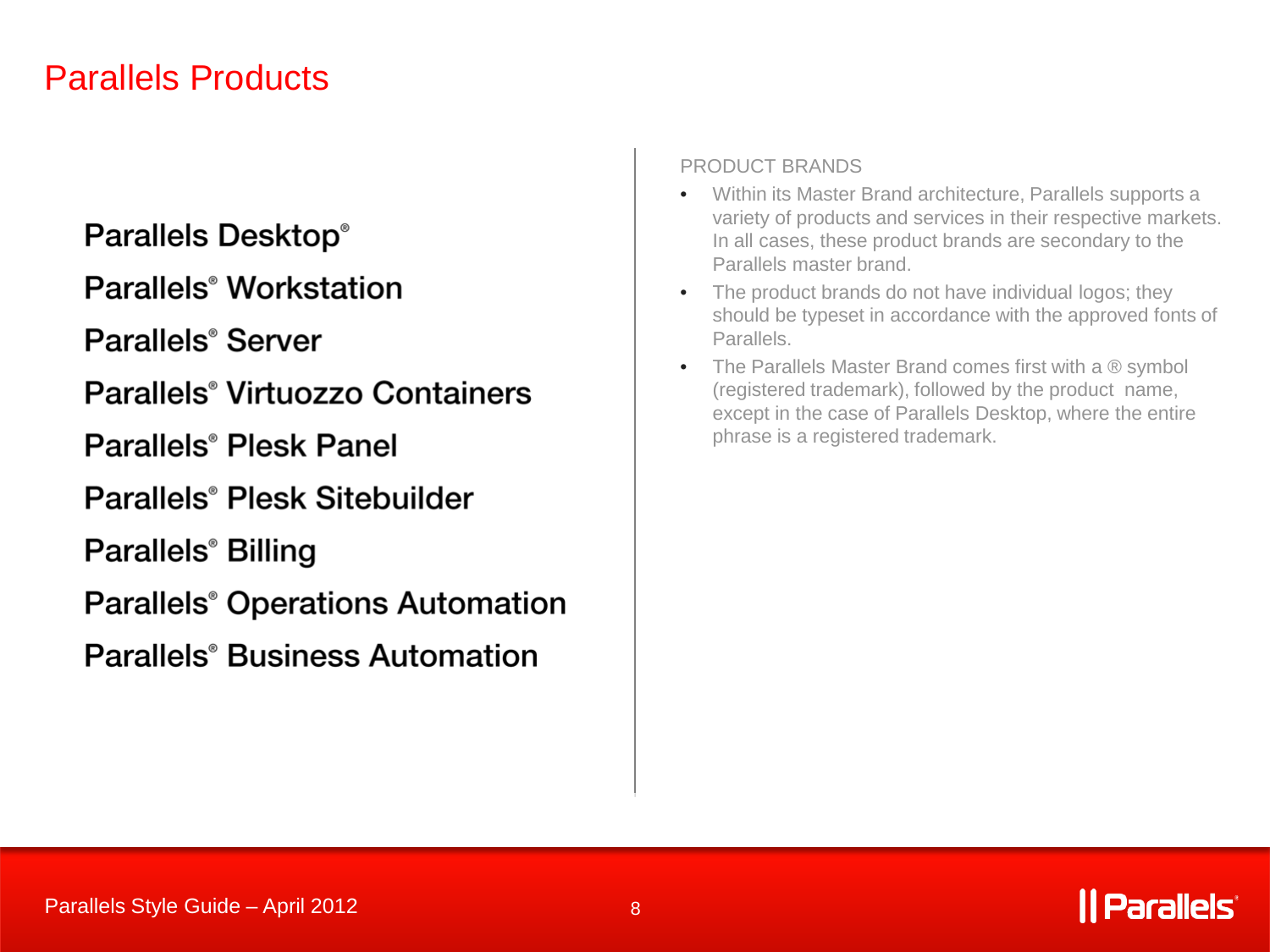### Parallels Product Brand Application







### WORKING WITH PRODUCT BRANDS

### DOs

- When creating an image for packaging or product interfaces, the company and product names should be typeset according to guidelines and with the approved fonts of Parallels.
- Be mindful to add the registered trademark after "Parallels," except in the case of Parallels Desktop, where it follows "Desktop".
- In text, the company and product names should match the font of the surrounding text; in Parallels materials, the font should be one of the approved fonts covered in this Style Guide.

### DON'Ts

- Do not typeset Parallels and the product names using two different colors. Keep it simple and stick to the approved color.
- Do not mix the Parallels logo with any of the product names. It should be consistent, only to be typeset with one of the approved fonts of Parallels.
- Qualifiers and edition numbers may be treated differently. Contact the Brand team to discuss specific instances.

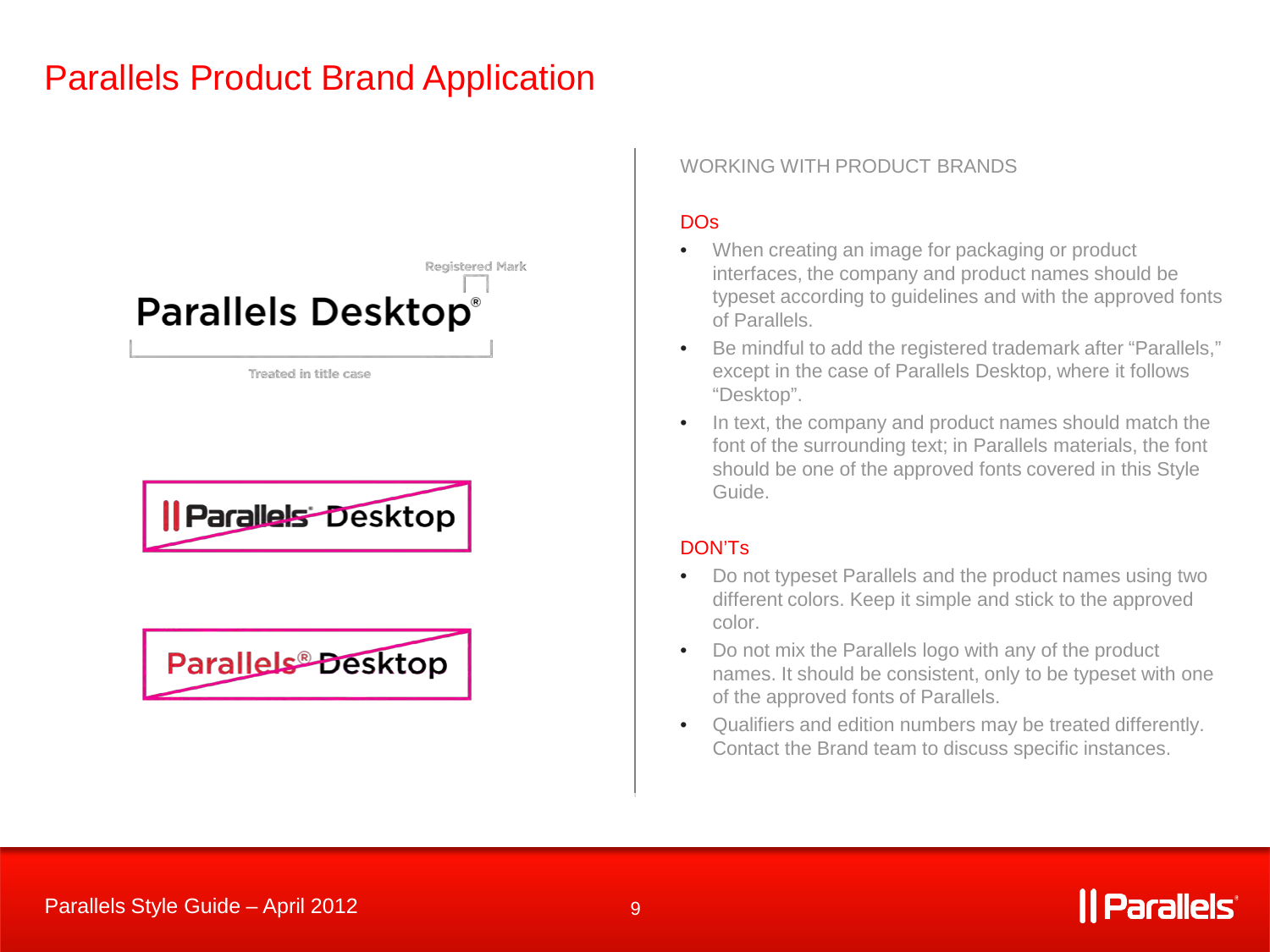### Parallels Trademarks

# *|| Parallels*

THE COMPANY NAME USED IN COPY FOR HEADERS OR SUBHEADS

## **Parallels**<sup>®</sup>

PRODUCT NAMING AND TRADEMARKING

### **Parallels Desktop®**

### TRADEMARK GUIDANCE

#### **Parallels Logo**

- The company logo includes a ® (registered trademark).
- Do not try to reproduce the ® (registered trademark) on the logo. Use only master artwork or electronic files to preserve design integrity and legal protection.

#### **Parallels Company Name**

- When the Parallels company name is used in body copy, the ® (registered trademark) symbol is required in the first occurrence.
- All subsequent references may omit the trademark.

#### **Product Names**

- When referring to a product name, the Parallels Master Brand comes first with a ® symbol, followed by the product name (except in the case of Parallels Desktop).
- Products do not have product logos and should be typeset in line with the approved fonts of Parallels.

#### **Trademark Sizing**

- In text, all trademark symbols should be set in super-script and then further reduced in size. Trademark symbols should be clearly legible, but not visually distracting.
- In text and imagery sizing, it is typically necessary to manually adjust trademark symbols, as they do not scale proportionally.

### Parallels Style Guide – April 2012

## *Parallels*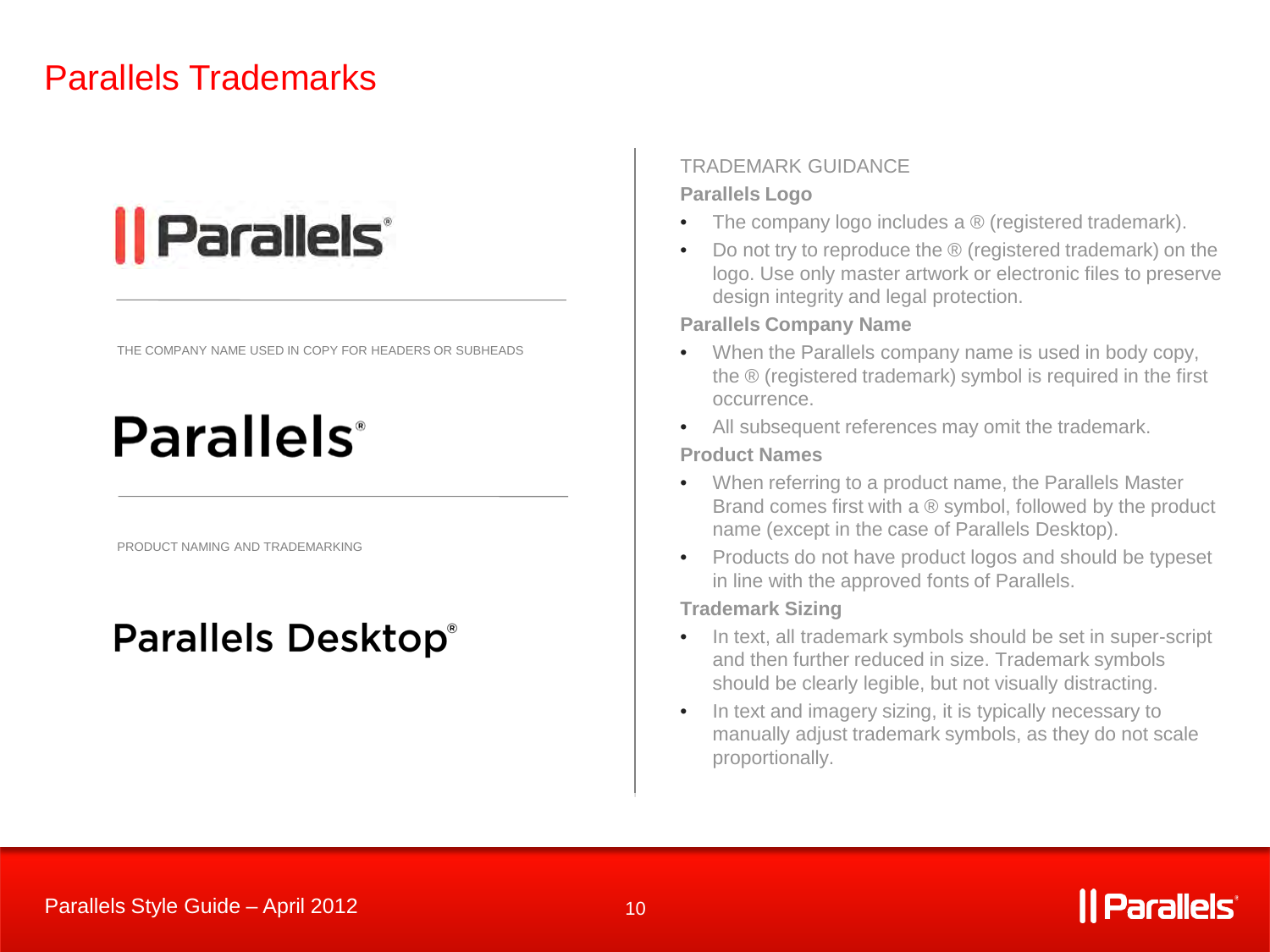### Parallels Color Palette

| red<br>PMS red 1707C  |                 | black<br>THIS 78.         |                  | gray<br>PMS coisi grey 10G |                   |
|-----------------------|-----------------|---------------------------|------------------|----------------------------|-------------------|
|                       |                 |                           |                  |                            |                   |
| <b>RGB</b>            |                 | <b>RGB</b>                |                  | RGB                        |                   |
| RED.<br>GREEN<br>BUJE | 217<br>34<br>49 | <b>RED</b><br>GREEN<br>日日 | w<br>$\cdot$ (). | RED<br>GREEN<br>BLUE       | 126<br>127<br>131 |
| <b>HEX</b>            | D92231          | <b>HEX</b>                | <b>OCXOCKED</b>  | HEX                        | 807FB3            |

#### PARALLELS COLORS

For the best print quality reproduction and worldwide consistency, Parallels colors should be printed as solid PANTONE® colors. If a PANTONE color is not available, a four-color process match may be appropriate. (Check with a Parallels design professional or the Brand team if you have questions.)

#### DOs

- Always use the approved color palette shown here.
- Display the Parallels logo using the PANTONE color whenever possible (PMS 1797C).
- An even gradient of ±40% may be added to provide texture and visual interest. The gradient must be approved by the Brand team and follow these specifications:
	- o Gradient is evenly distributed
	- o No use of secondary or non-approved colors
	- o Properly weighted from top to bottom
- Adjustments may be made for packaging, POP and collateral to compensate for paper stock and other treatments; the goal is always to maintain the visual integrity of our Brand colors.

#### DON'Ts

- Do not use colors other than approved colors shown here.
- Do not apply uneven gradients.
- Do not add texture or background visual elements.